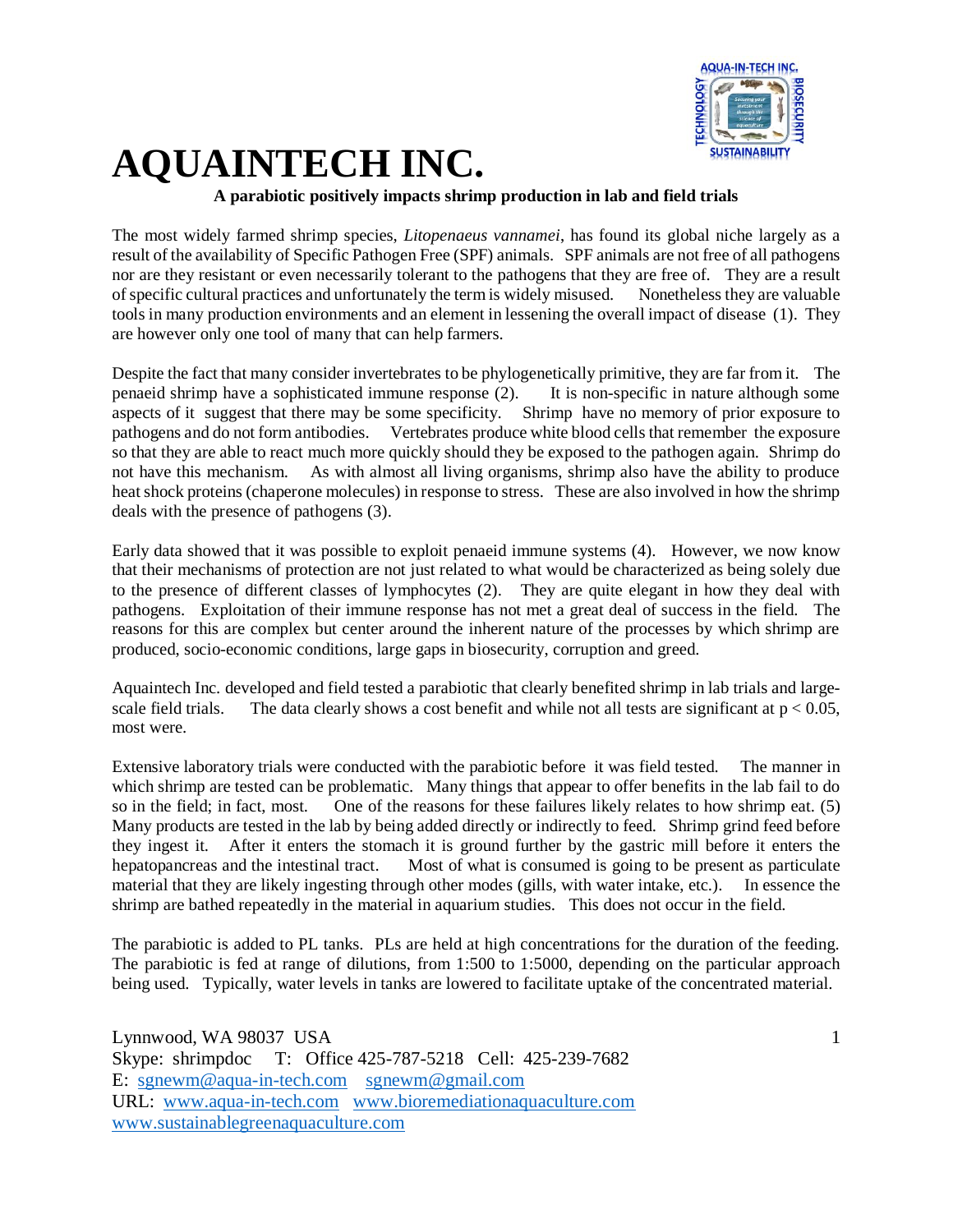

High levels of aeration are required to minimize stress and the PLs are held for 3 hours minimum. They are then removed, and the process is repeated with naive animals as needed.

### *Lab Test Results (survivals post challenge)*

Laboratory trials were conducted by many different groups and the results demonstrated that animals were able to tolerate exposure to both viral and bacterial pathogens. Note that this is not black and white, much as results are in the field. Also note that there is no discretely identified mechanism identified as of yet that explains the range of the observed results.

Chart 1 describes the results of PL15 fed the parabiotic at M3 and challenged with 10<sup>5</sup> CFU/ml of *Vibrio parahaemolyticus*. Each group consisted of 30 PLs. Experiments with a natural challenge showed a similar impact. The test results showed that under the conditions of the challenge the parabiotic fed animals were less susceptible to this strain of Vibrio. The control groups experienced 60, 50 and 80 percent survivals with an average of 63%. The parabiotic fed animals experienced 70, 100 and 90 percent survivals respectively with an average of 87%.





Another series of experiments entailed exposing parabiotic fed animals to tissues containing high levels of the Taura Syndrome Virus (TSV) (chart 2). The results clearly demonstrated that shrimp fed the parabiotic were better able to tolerate exposure to TSV. In replicate studies, 98% of the control shrimp died, whereas in the parabiotic fed groups, one had a 98% survival and the other a 28%. The differences in the results are a reflection of differences in the viral loads in the infective tissues. Other tests confirmed that the animals fed the parabiotic required much higher levels of exposure to the TSV to produce the same level of mortality as controls. A similar observation was noted with WSSV.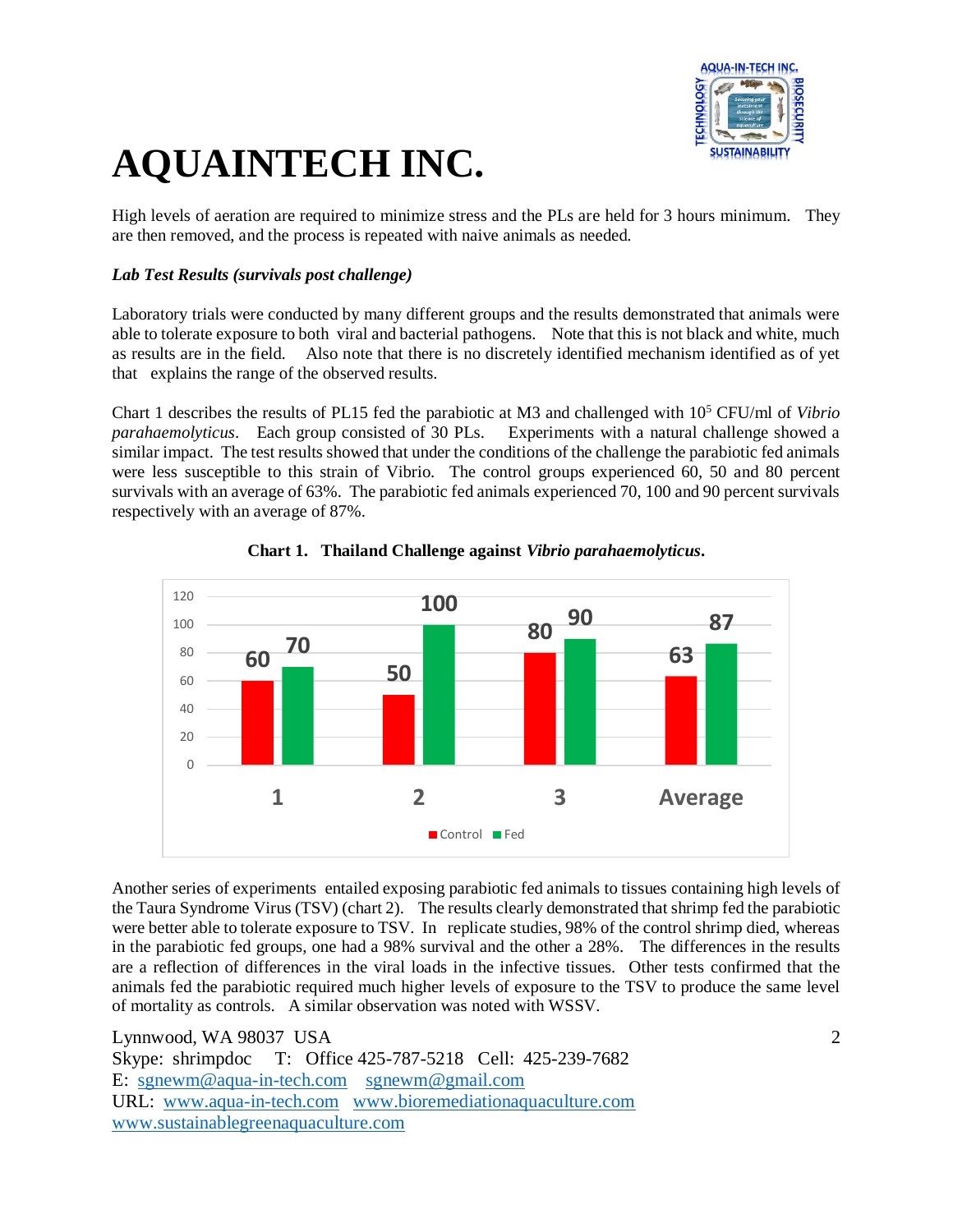



**Chart 2. Survival of parabiotic fed shrimp against TSV challenge**

Another test of the parabiotic involved exposing fed PLs to a *Vibrio parahaemolyticus* strain that causes EMS (chart 3). These results were the average of 3 replicates. There was a clear-cut impact. PLs fed the parabiotic at a 1:500 dilution for 3 hours were largely refractory to infection with the bacteria that causes EMS (AHPNS), with 80% of the animals surviving contrasted with 35% of the controls.



**Chart 3. Percent Survivals post exposure to EMS causing pathogen**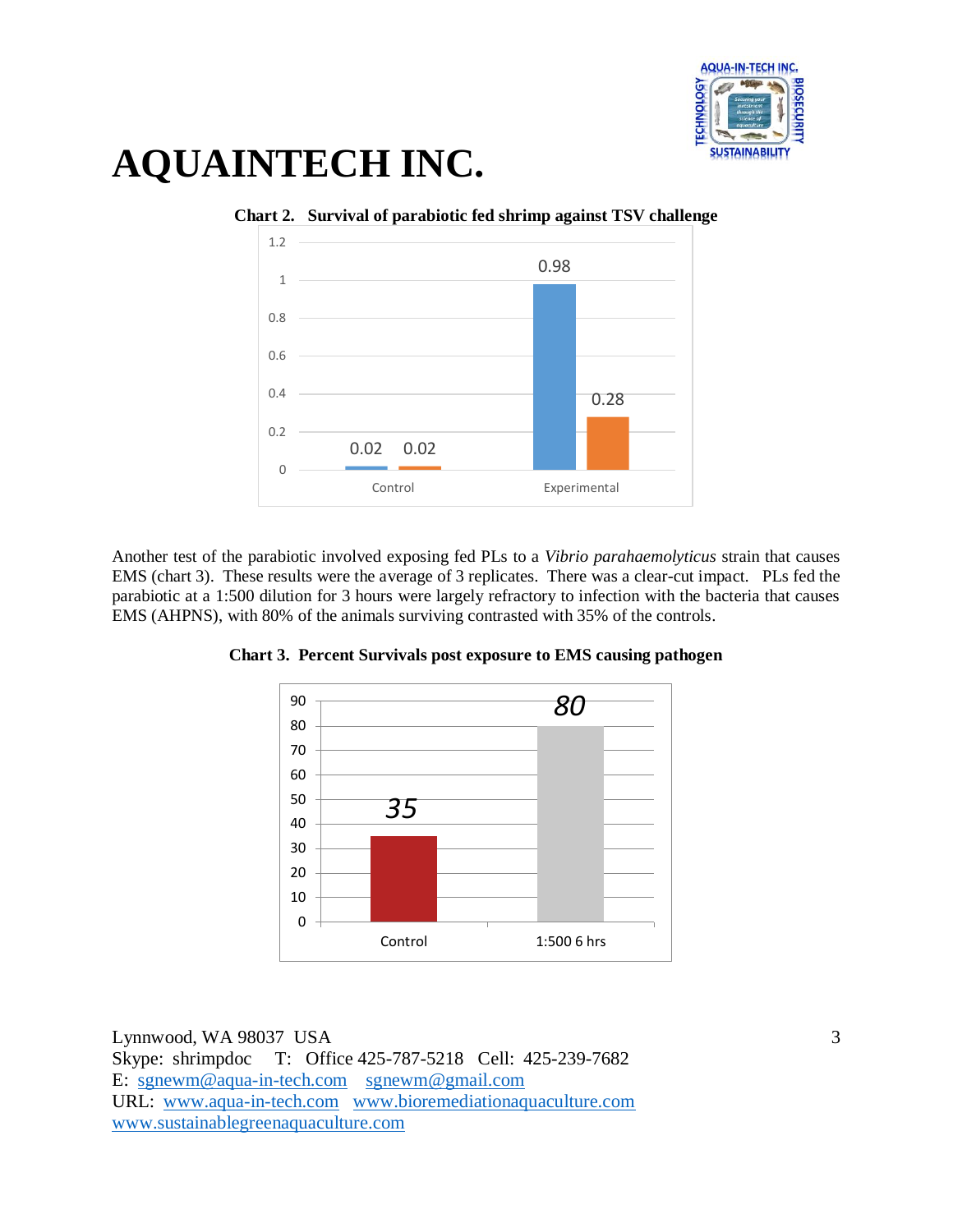

#### *Cage Testing in the Field*



Chart 4 shows the average survivals of two cage studies. Four control cages and four experimental cages, each containing 40 animals  $(20/m^2)$  were stocked into a single pond at two different sites on the farm (sites A and B). At 56 days the experiment at site A was terminated. Only 16% of the controls were alive compared with 44% of the parabiotic fed animals. This 28% difference was a 175% increase in survival. After 59 days the experiment at site B was terminated, 32% of the controls were alive compared with 40% of the fed animals. This 8% difference was a 25% increase in survival.

In another series of experiments (chart 5), a single cage was placed into each of six ponds, three controls and three experimental. At the end of the experiment, there was a significant difference in survivals with the parabiotic groups consistently out performing the controls. This set of tests demonstrated once again that shrimp fed the parabiotic prior to stocking had increased survivals.



**Chart 5. Percent survivals cages studies (GMSB-Honduras)**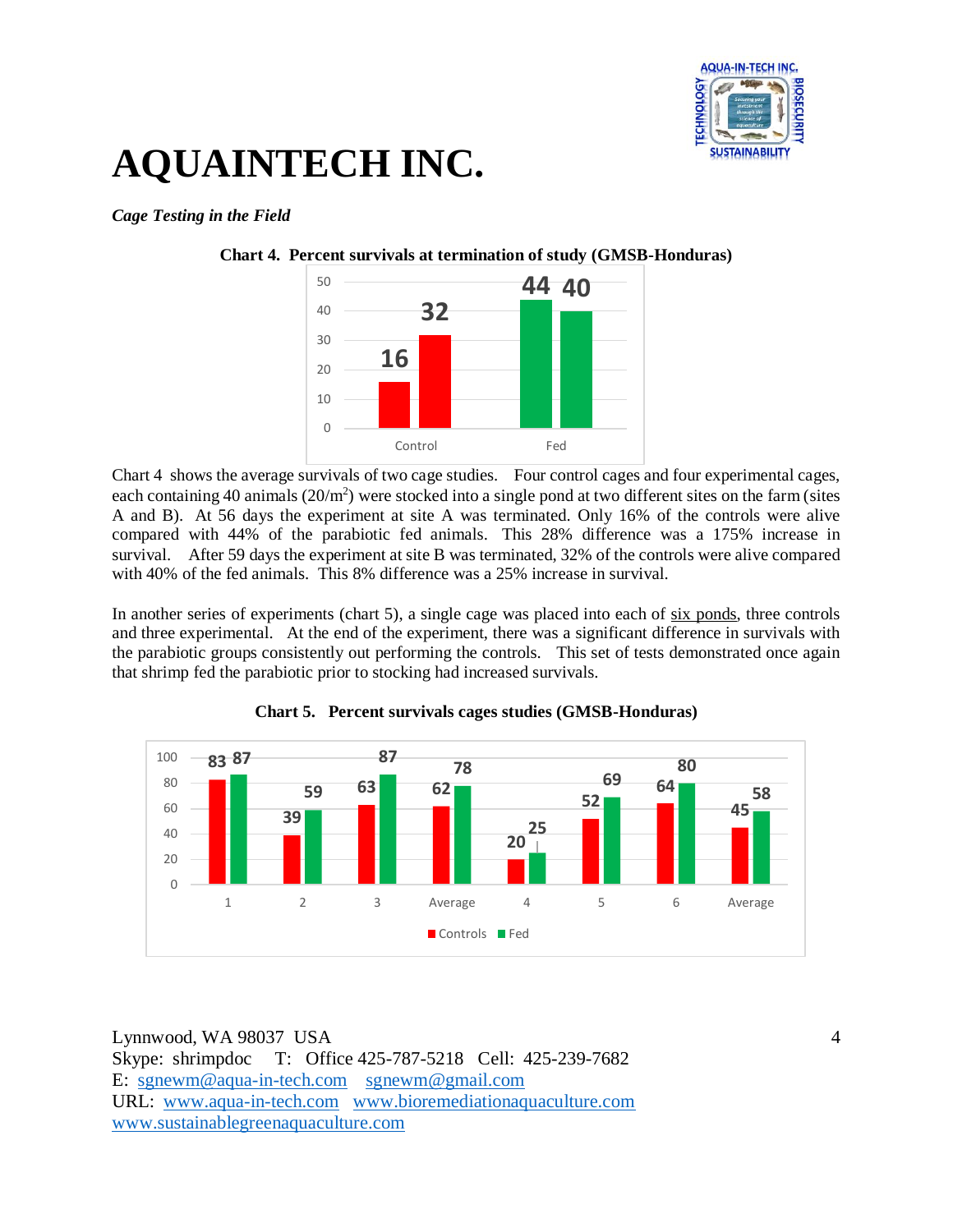

These results highlight an important observation. There must be something happening in the shrimp that the exposure to the biogenic parabiotic can impact. When survivals in controls are high, they are going to be high in the fed animals. Conversely if the controls have very high levels of mortality, any beneficial impact can be overcome.

The results from extensive experiments in the field corroborate this impact. Additionally, we observed a wide range of impacts on the fed animals that while clearly cost-beneficial were not always related to any overt animal health issues. The mechanism of action is likely complex.

#### *Field Trials*

This parabiotic has been used on billions of PLs in the field. For the most part there was significant cost benefits that justified the use of the product as part of a Standard Operating Procedure. There were three control and three fed ponds in the trial described in table 1. Animals were stocked at  $8/m<sup>2</sup>$ . . The cost benefit was significant. For every dollar spent on the use of the parabiotic the farmer realized more than a \$9.00 increase in profit. This was calculated using a computer program that plotted a regression curve based on inputs and real world costs and that predicted the time at which the profit from the harvest was maximized.

#### **Table 1. Nursery pond trial in Ecuador**

|                         | With Parabiotic |      | Control Difference $(\% )$ |
|-------------------------|-----------------|------|----------------------------|
| Survival $(\% )$        | 57.6            | 48.4 | 19                         |
| Weight at harvest $(g)$ | 9.2             | 9.6  | $-5.2$                     |
| Yield (lbs./ha)         | 1614            | 1412 | 14.3                       |

Results from many field trials showed that there was a cost benefit when the parabiotic was fed late in the hatchery cycle or before stocking the ponds. It also showed a strong benefit in the hatchery (data available). Moreover, the field trial results also showed a number of other things as well. No two shrimp farms are the same. The benefit varied. The FCRs were improved in a number of tests. Animals were sometimes larger. Sometimes, whatever is impacting the animal did not seem to be affected by consuming the parabiotic. There were trials in which there was no apparent difference between the groups. Usually this was a result of the presence of pathogens and serious stressors that overwhelmed any benefit. Based on all of the accumulated data, we theorize that animals are impacted by the parabiotic via a short-term effect. Cage studies and early harvested field trials show a fairly consistent effect and the lab studies demonstrate that the animals are stronger in some way. Using an analogy of race horses, where all of the horses are the same genetically, the first horse out of the starting gate will be the winner. Exposure to the parabiotic appears to strengthen the PLs in as of yet not clearly understood manner. This increase in fitness gives the fed animals an advantage under some conditions of culture.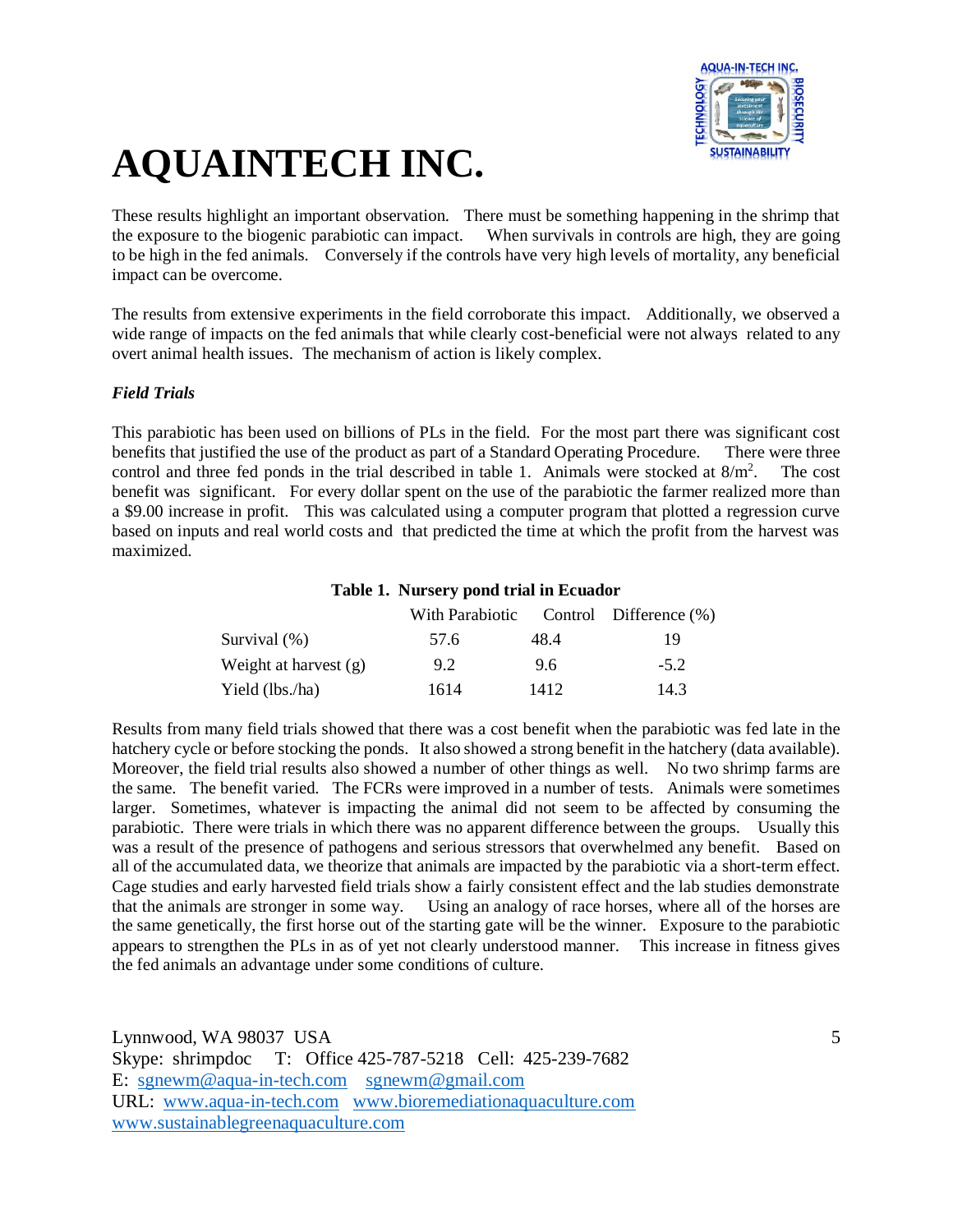

There was not always a positive benefit, although never a negative. If the animals are in fact a bit stronger early on, then when this effect wanes, it stands to reason that they are vulnerable to whatever problems are present after this.

Table 2 shows results are from a very large field trial in production ponds. These shrimp did poorly in terms of survivals, although the parabiotic fed animals averaged slightly better as was the average weight better at harvest. These small differences resulted in a 7.4% increase in the harvest yields between the groups. Even if one assumes that survivals and weights are all basically the same, the 7.35% difference in the FCR was significant across 12 ponds. This paid for the product usage many times over.

#### **Table 2. 463 ha., 24 ponds, 83 million animals (Naturisa, Ecuador)**

|                 | With Parabiotic | Control | Difference | Increase $(\% )$ |
|-----------------|-----------------|---------|------------|------------------|
| Survival (%)    | 30.7            | 29.04   | 5.8        | 1.6              |
| Weight $(g)$    | 10.6            | 10.4    | 0.2        | 1.7              |
| Yield (lbs./ha) | 1253.7          | 1167.3  | 86.4       | 7.4              |
| FCR             | 1.89            | 2.04    | 0.15       | 7.35             |

#### **Table 3. 181 has., 18 ponds, 18 million animals (Naturisa, Ecuador)**

|                 | With Parabiotic | Control | Difference | Increase $(\% )$ |
|-----------------|-----------------|---------|------------|------------------|
| Survival $(\%)$ | 57.3            | 56.7    | 0.6        | 11               |
| Weight $(g)$    | 14.24           | 13.29   | 0.95       | 71               |
| lbs./ha         | 1728            | 1609    | 119        | 7.4              |

The results in table 3 demonstrated that, in this trial, the animal's final average weight at harvest was almost a gram greater when they had been fed the parabiotic. Again a significant cost benefit.

#### *Conclusions*

Lynnwood, WA 98037 USA 6 We found that even though the product provides a significant cost benefit when used regularly, it does not always do so. Shrimp faming is plagued by production challenges. Shrimp farming is largely conducted by poor farmers in third world countries who have little appreciation or understanding of what they need to be truly sustainable. Failure to consider the role of maturation and hatcheries in the transmission of pathogens combined with inadequate capital to ensure that shrimp are not produced under highly stressful conditions are serious profit limiting issues. Allowing dissolved oxygen levels to drop precipitously due to the natural fluctuation of uncontrolled algal blooms results in animals being seriously stressed, often regularly. Pathogens that might be controlled in some manner, such as lower overall loads in the environment, can impact animals that are weakened by these stresses. The evidence suggests that